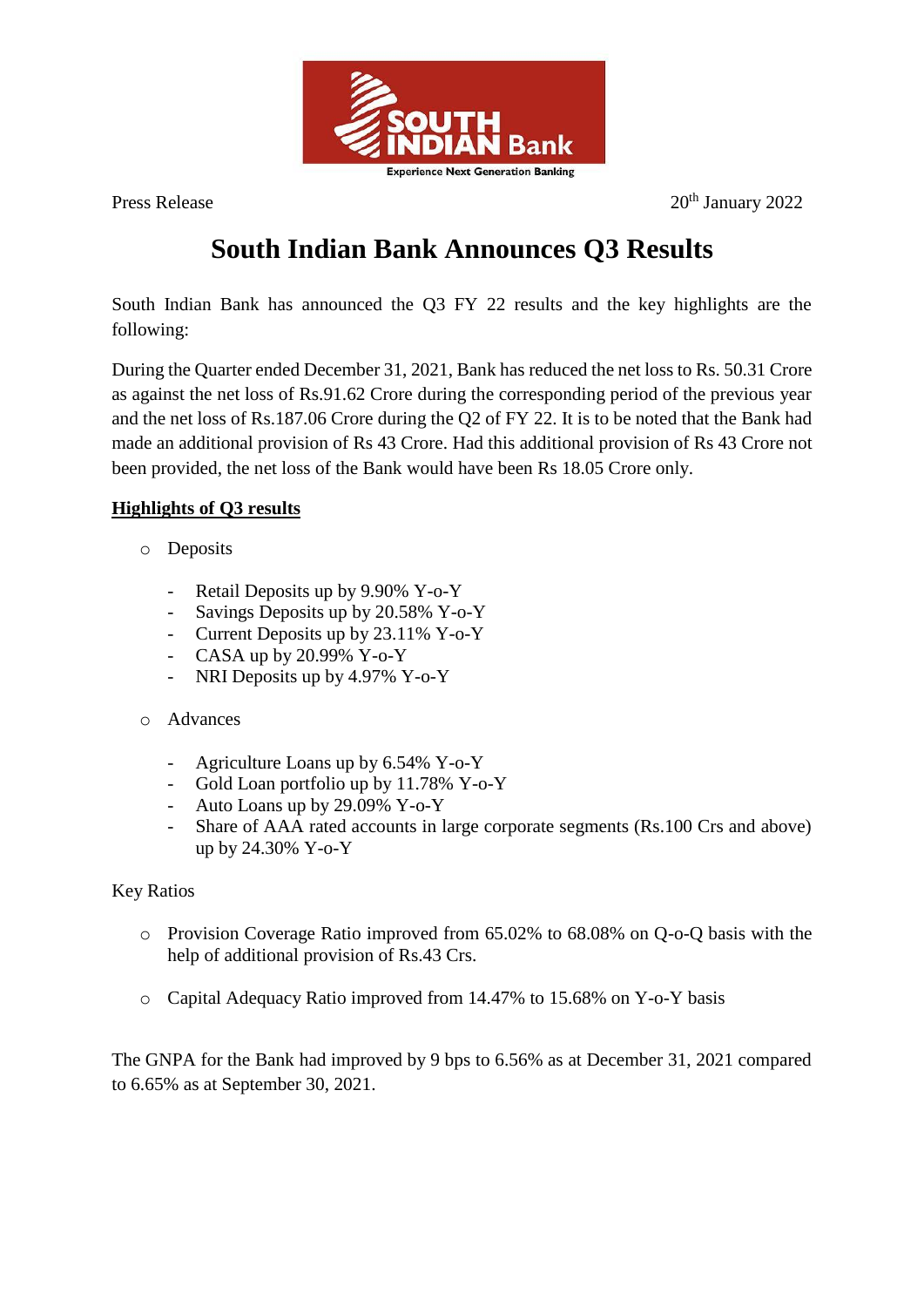CASA ratio for the Bank had improved to 31.95% as at December 31, 2021 compared to 27.93% as at December 31, 2020.

# **Q3 – Q-o-Q growth** *Rs. in Crore*

| $U - V - V - V$ growm   | IS. <i>M</i> UTVIE   |            |        |               |  |
|-------------------------|----------------------|------------|--------|---------------|--|
|                         |                      | Quarter    |        |               |  |
|                         | <b>Quarter ended</b> | ended      |        |               |  |
|                         | 31.12.21             | 30.09.2021 | Growth | $\frac{0}{0}$ |  |
| <b>Retail Deposits</b>  | 84,150               | 82,402     | 1,748  | 2.12          |  |
| Advance                 | 59,226               | 58,309     | 917    | 1.57          |  |
| <b>NRI</b> Deposit      | 27,145               | 26,823     | 322    | 1.20          |  |
| <b>Current Deposits</b> | 4,660                | 4,370      | 290    | 6.63          |  |
| <b>Savings Deposits</b> | 23,569               | 22,403     | 1,166  | 5.21          |  |
| CASA                    | 28,229               | 26,773     | 1,456  | 5.44          |  |
| Gross NPA %             | 6.56                 | 6.65       | (9)    | <b>BPS</b>    |  |
| Net NPA %               | 3.52                 | 3.85       | (33)   | <b>BPS</b>    |  |
| Provisions excl tax     | 346.37               | 419.59     | (73)   | (17.45)       |  |
| Net Loss after tax      | 50.31                | 187.06     | 137    | 73.10         |  |

#### **Q3 – Y-o-Y growth** *Rs. in Crore*

|                         | <b>Quarter ended</b> | <b>Quarter ended</b> |          |               |
|-------------------------|----------------------|----------------------|----------|---------------|
|                         | 31.12.21             | 31.12.20             | Growth   | $\frac{0}{0}$ |
| <b>Retail Deposits</b>  | 84,150               | 76,573               | 7,577    | 9.90          |
| Advance                 | 59,226               | 63,353               | $-4,127$ | $-6.51$       |
| <b>NRI</b> Deposit      | 27,145               | 25,859               | 1,286    | 4.97          |
| <b>Current Deposits</b> | 4,660                | 3,785                | 875      | 23.11         |
| <b>Savings Deposits</b> | 23,569               | 19,547               | 4,022    | 20.58         |
| <b>CASA</b>             | 28,229               | 23,332               | 4,897    | 20.99         |
| Gross NPA %             | 6.56                 | 4.90                 | 166      | <b>BPS</b>    |
| Net NPA %               | 3.52                 | 2.12                 | 140      | <b>BPS</b>    |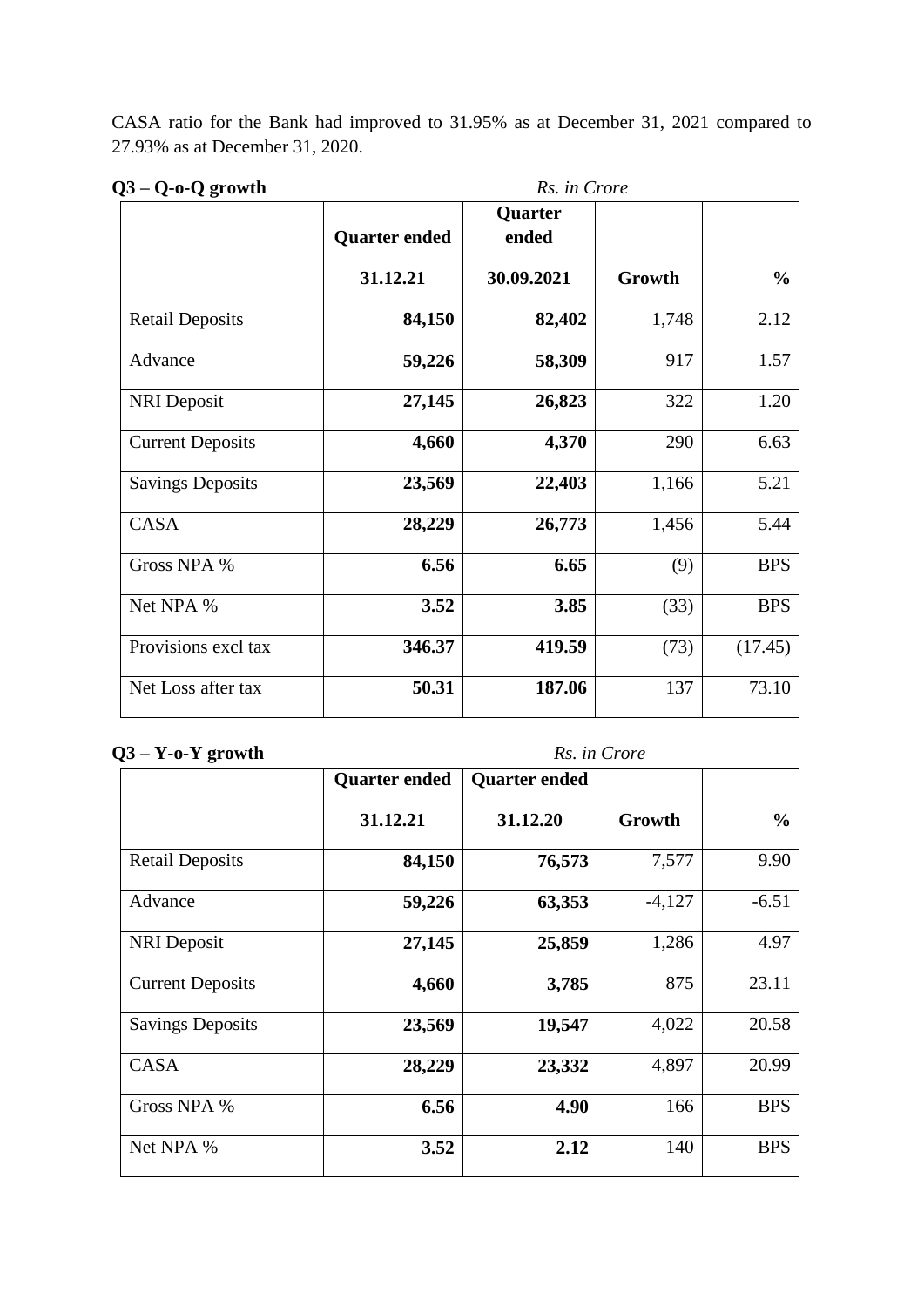| Provisions excl tax. | 346.37 | 454.04 | $-108$ | $-23.7^{\circ}$ |
|----------------------|--------|--------|--------|-----------------|
| Net Loss after tax   | 50.31  | 91.62  |        | 45.09           |

Mr. Murali Ramakrishnan, MD & CEO of the Bank, while announcing the results stated that the Bank could register growth in the desired segments of Liabilities like CASA & retail deposits and Assets like Gold Loan, Agri, Auto Loan portfolio and the share of highly rated accounts in corporate segment during the period.

During the 9 Months period ended December 31, 2021, the Bank could make a robust recovery and upgradation in NPA accounts amounting to Rs.896 Crore compared to Rs.218 Crore during the corresponding period of previous year and the same had helped the Bank in containing the GNPA level.

The Capital Adequacy Ratio of the Bank stands at 15.68% as on December 31, 2021.

During the Quarter, the Bank had signed MOU with CBDT and CBIC to collect direct and indirect taxes on behalf of the Government.

Mr. Murali added that, the Bank had seen major shifts over last one year in the key functional areas viz. digital banking, vertical asset structure, revamping branch structure, new business sourcing channels, data science capabilities, learning & development, employee engagement & motivation and collection & recovery mechanism. The Bank believes that its strong and diversified franchise with large distribution network and technology prowess provides the ability to leverage opportunities for profitable growth in the coming quarters, with the headwinds in the economy tapering.

#### **####**

### **About South Indian Bank**

South Indian Bank is a leading Kerala based Private sector bank with a pan India presence. The Bank's shares are listed on The Stock Exchange Mumbai (BSE) and The National Stock Exchange of India Ltd. Mumbai (NSE). South Indian Bank has 924 branches, 1171 ATMs and 122 CDMs/CRMs across India and a representative office in Dubai, UAE.

South Indian Bank is a pioneer in technology-based banking, offering an array of digital products and services. It has one of the youngest workforces in the banking sector in the country. The Bank's Vision 2024 will focus on 6Cs including capital, CASA, cost-to-income, competency building, customer focus, and compliance.

For more information, please log on to www.southindianbank.com

For more details, please contact: